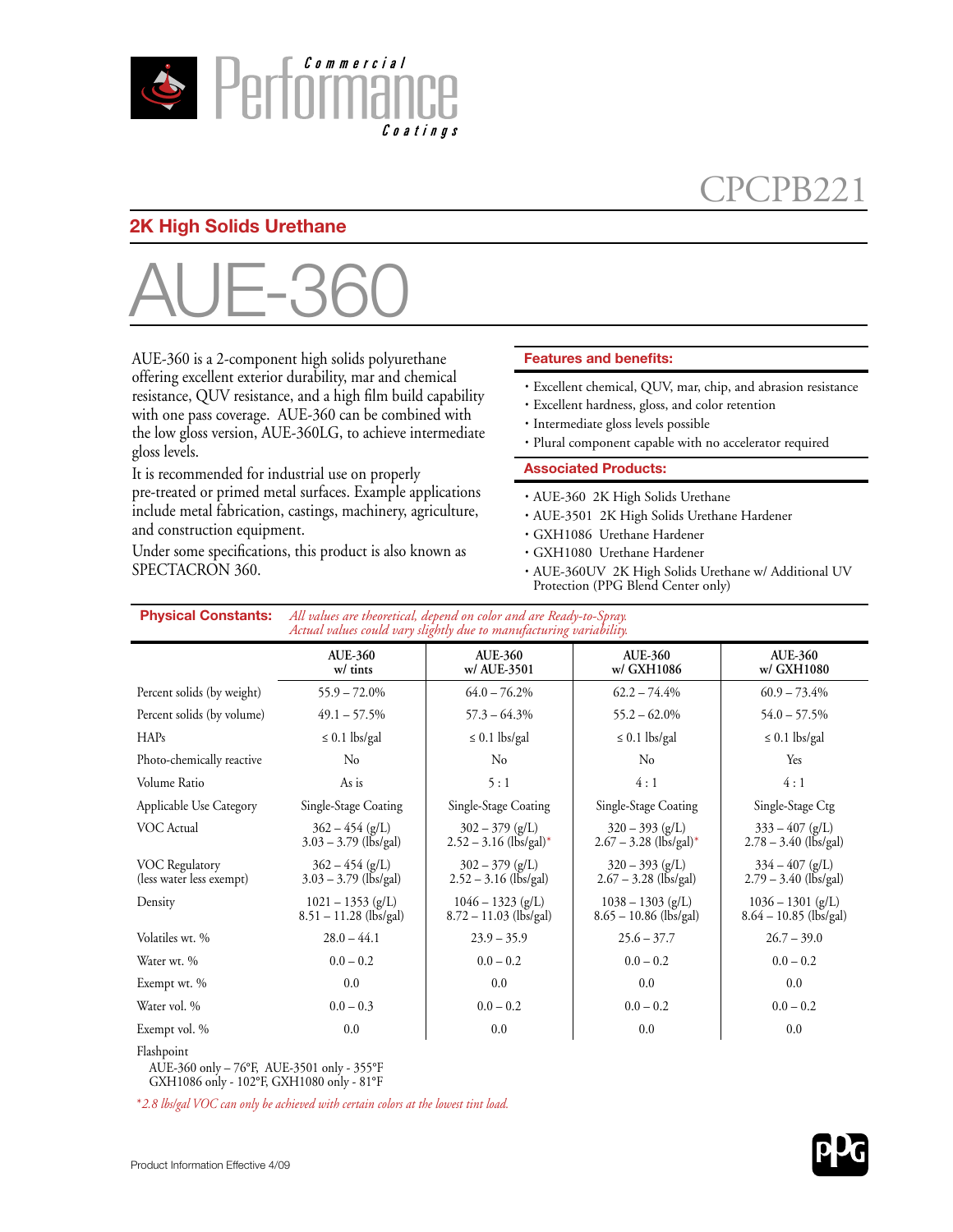# $-3$

# **Directions for Use (continued)**

| <b>Substrate Preparation:</b> |                                                                                                                                                                                                                                                                                                                                                                                                                                         |                                                                                                                                                                                                                                                                      |                                                                                                                                                                                                                                                                                                          |                            |  |  |
|-------------------------------|-----------------------------------------------------------------------------------------------------------------------------------------------------------------------------------------------------------------------------------------------------------------------------------------------------------------------------------------------------------------------------------------------------------------------------------------|----------------------------------------------------------------------------------------------------------------------------------------------------------------------------------------------------------------------------------------------------------------------|----------------------------------------------------------------------------------------------------------------------------------------------------------------------------------------------------------------------------------------------------------------------------------------------------------|----------------------------|--|--|
|                               | The surface to be coated must be sanded and free of all contamination (including dust, dirt, oil, grease, and<br>oxidation). A chemical treatment (or conversion coating) will improve adhesion and performance properties<br>of the finished coat. Variability can occur with substrates, preparation, application method or environment.<br>We recommend that adhesion and system compatibility be checked prior to full application. |                                                                                                                                                                                                                                                                      |                                                                                                                                                                                                                                                                                                          |                            |  |  |
|                               | Substrate<br>Direct to properly treated substrate                                                                                                                                                                                                                                                                                                                                                                                       |                                                                                                                                                                                                                                                                      |                                                                                                                                                                                                                                                                                                          |                            |  |  |
|                               | Cold Rolled Steel<br>Hot Rolled Steel<br>Galvaneal<br>Galvanized<br>Aluminum<br>Plastic / Fiberglass<br>compatibility chart (CPCTB01).                                                                                                                                                                                                                                                                                                  | Refer to CPCTB01 for approved primers.<br>Refer to CPCTB01 for approved primers.<br>Refer to CPCTB01 for approved primers.<br>Refer to CPCTB01 for approved primers.<br>Refer to CPCTB01 for approved primers.<br>being used.                                        | Surface should be free of all contamination. Because of the variability of plastic/fiberglass<br>substrates, coating performance should be confirmed on the actual plastic/fiberglass substrate<br>Note: For improved performance between this topcoat and CPC primers please see the CPC Primer/Topcoat |                            |  |  |
| <b>Mix Directions:</b>        | Mix Directions:                                                                                                                                                                                                                                                                                                                                                                                                                         | Thoroughly agitate component A on mechanical shaker prior to mixing. Stir<br>thoroughly before and occasionally during use. Do not use an accelerator.                                                                                                               |                                                                                                                                                                                                                                                                                                          |                            |  |  |
|                               | Thinning:                                                                                                                                                                                                                                                                                                                                                                                                                               | Mixed product not intended for immediate use should be kept in a lined container.<br>Not recommended in VOC compliant areas. In non-regulated areas, up to 10%<br>of Q70 (MAK), or Q60 (MEK) can be added. In VOC regulated areas, Q30<br>(Acetone) may be utilized. |                                                                                                                                                                                                                                                                                                          |                            |  |  |
|                               | Blend Ratio:                                                                                                                                                                                                                                                                                                                                                                                                                            | AUE-360 : AUE-3501<br>5<br>1                                                                                                                                                                                                                                         | AUE-360 :<br><b>GXH1086</b><br>$\overline{4}$<br>1                                                                                                                                                                                                                                                       | AUE360 : GXH1080<br>4<br>1 |  |  |
|                               | Pot Life @ 77°F (25°C):                                                                                                                                                                                                                                                                                                                                                                                                                 | $2 - 3$ hours                                                                                                                                                                                                                                                        | $1 - 2$ hours                                                                                                                                                                                                                                                                                            | $1.5 - 2.5$ hours          |  |  |
|                               | Spray Viscosity Range:                                                                                                                                                                                                                                                                                                                                                                                                                  | $#3$ Zahn $20 - 35$ seconds, depending on color                                                                                                                                                                                                                      |                                                                                                                                                                                                                                                                                                          |                            |  |  |
|                               | Unopened Shelf Life:<br>(each component)                                                                                                                                                                                                                                                                                                                                                                                                | AUE-360 - 4 years unopened<br>Hardeners - 2 years unopened                                                                                                                                                                                                           |                                                                                                                                                                                                                                                                                                          |                            |  |  |
| <b>Application Equipment:</b> | Conventional (with or<br>HVLP (with or<br>without Pressure Pot):<br>Airless:<br>Air-Assisted Airless:<br>Brush or Roll:<br>Electrostatic:                                                                                                                                                                                                                                                                                               | without Pressure Pot): $1.3 - 1.7$ mm needle/nozzle with $40 - 50$ psi at the gun<br>$1.3 - 1.5$ mm needle/nozzle with 10 psi at the gun<br>No recommendation<br>No recommendation<br>This product can be brushed or rolled                                          | $1.2 - 1.6$ mm @ maximum pressure recommended by manufacturer                                                                                                                                                                                                                                            |                            |  |  |
| <b>Application:</b>           | Apply:                                                                                                                                                                                                                                                                                                                                                                                                                                  | $1 - 2$ medium coats with a $10 - 15$ minute flash. Apply only when air, product and<br>surface temperature are above 50°F (10°C) and the surface temperature is at least<br>5°F (3°C) above the dew point.                                                          |                                                                                                                                                                                                                                                                                                          |                            |  |  |
|                               | Recommended                                                                                                                                                                                                                                                                                                                                                                                                                             | AUE-360 w/AUE-3501                                                                                                                                                                                                                                                   | AUE-360 w/GXH1086                                                                                                                                                                                                                                                                                        | AUE360 w/GXH1080           |  |  |
|                               | Wet Film Build:                                                                                                                                                                                                                                                                                                                                                                                                                         | $2.5 - 4.5$ mils                                                                                                                                                                                                                                                     | $2.5 - 4.2$ mils                                                                                                                                                                                                                                                                                         | $2.5 - 4.2$ mils           |  |  |
|                               | Recommended<br>Dry Film Build:                                                                                                                                                                                                                                                                                                                                                                                                          | $1.5 - 2.5$ mils                                                                                                                                                                                                                                                     | $1.3 - 2.5$ mils                                                                                                                                                                                                                                                                                         | $1.3 - 2.5$ mils           |  |  |
|                               | Square Foot Coverage<br>@ 1 mil no loss:                                                                                                                                                                                                                                                                                                                                                                                                | $919 - 1,031$                                                                                                                                                                                                                                                        | $885 - 994$                                                                                                                                                                                                                                                                                              | $866 - 922$                |  |  |
| Dry Times:                    | Air Dry @ 77°F 50% RH:                                                                                                                                                                                                                                                                                                                                                                                                                  | AUE-360 w/AUE-3501                                                                                                                                                                                                                                                   | AUE-360 w/GXH1086                                                                                                                                                                                                                                                                                        | <b>AUE360 w/GXH1080</b>    |  |  |
|                               | To Touch                                                                                                                                                                                                                                                                                                                                                                                                                                | $1 - 2$ hours                                                                                                                                                                                                                                                        | $1 - 2$ hours                                                                                                                                                                                                                                                                                            | $1 - 2$ hours              |  |  |
|                               | To Handle                                                                                                                                                                                                                                                                                                                                                                                                                               | 4 hours*                                                                                                                                                                                                                                                             | 4 hours*                                                                                                                                                                                                                                                                                                 | 4 hours*                   |  |  |
|                               | Recoat                                                                                                                                                                                                                                                                                                                                                                                                                                  | 1 hour $-$<br>24 hours**                                                                                                                                                                                                                                             | $1 hour -$<br>24 hours**                                                                                                                                                                                                                                                                                 | 1 hour $-$<br>24 hours**   |  |  |
|                               | Force Dry                                                                                                                                                                                                                                                                                                                                                                                                                               | After 10 minutes flash, bake @ 180°F for 20 minutes                                                                                                                                                                                                                  |                                                                                                                                                                                                                                                                                                          |                            |  |  |

\* *Paint film is not fully cured for 7 days. Drying time listed may vary, depending upon film build, color selection, temperature, humidity and degree of air movement.* 

\*\* *After this time, the topcoat must be abraded prior to recoating.*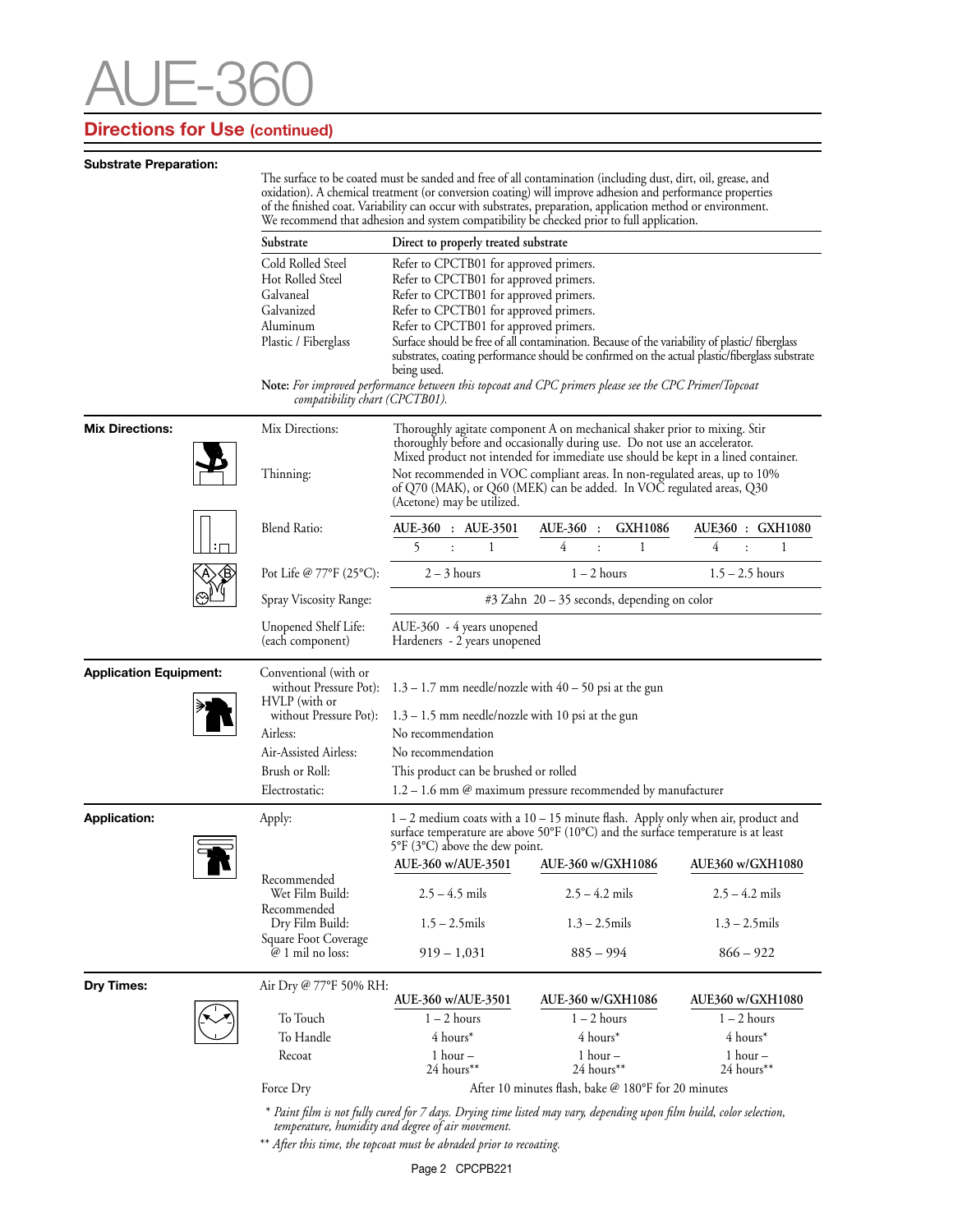

## **Technical Data\***

**Performance Properties:** 

|                             | Test                                                                                                                                    | <b>ASTM</b> Method | Results                          |              |  |  |
|-----------------------------|-----------------------------------------------------------------------------------------------------------------------------------------|--------------------|----------------------------------|--------------|--|--|
|                             |                                                                                                                                         |                    | White                            | <b>Black</b> |  |  |
|                             | Gloss @ 60° Angle                                                                                                                       | D523               | 87                               | 90           |  |  |
| System:                     | Pencil Hardness                                                                                                                         | D3363              | $\mathbf{F}$                     | ${\rm F}$    |  |  |
| <b>Bonderite 1000</b>       | Conical Mandrel                                                                                                                         | D522               | Pass                             | Pass         |  |  |
| AUE-360/AUE-3501            | Adhesion                                                                                                                                | D3359              | 5B                               | 5B           |  |  |
|                             | Chip Resistance                                                                                                                         | D3170              | 8                                | 9            |  |  |
|                             | In Service Temperature Limit**                                                                                                          |                    | 300°F                            |              |  |  |
|                             | ** As you approach 300°F depending on the pigmentation, the color may change, but the film integrity<br>will be maintained up to 300°F. |                    |                                  |              |  |  |
| <b>Chemical Resistance:</b> |                                                                                                                                         |                    |                                  |              |  |  |
|                             | Chemical                                                                                                                                | <b>ASTM</b> Methd  | Results<br>White                 | <b>Black</b> |  |  |
| System:                     | Toluene                                                                                                                                 | D1308              | Slight Ring                      | Slight Ring  |  |  |
| <b>Bonderite 1000</b>       | 10% NaOH (Sodium Hydroxide)                                                                                                             | D <sub>1308</sub>  | Pass                             | Pass         |  |  |
| AUE-360/AUE-3501            | 10% HCl (Hydrochloric acid)                                                                                                             | D <sub>1308</sub>  | Pass                             | Pass         |  |  |
|                             | $10\% \text{ H}_2\text{SO}_4$ (Sulphuric acid)                                                                                          | D1308              | Pass                             | Pass         |  |  |
|                             | Gasoline                                                                                                                                | D <sub>1308</sub>  | Mild Ring, Lift, Yellowing       | Slight Ring  |  |  |
|                             | Isopropyl Alcohol                                                                                                                       | D <sub>1308</sub>  | Slight Ring                      | Slight Ring  |  |  |
|                             | Water <sup>†</sup>                                                                                                                      | D <sub>1308</sub>  | Pass                             | Pass         |  |  |
|                             | $\dagger$ Although resistant to intermittent exposure, not recommended for immersion.                                                   |                    |                                  |              |  |  |
| <b>Weather Resistance:</b>  |                                                                                                                                         |                    |                                  |              |  |  |
|                             |                                                                                                                                         | <b>ASTM</b> Method | Results<br>White<br><b>Black</b> |              |  |  |
| System (Salt and Humidity): | Salt Spray - 1000 hours                                                                                                                 | <b>B117</b>        |                                  |              |  |  |
| <b>Bonderite 1000</b>       | Corrosion Creep                                                                                                                         | D <sub>1654</sub>  | 5A                               | 5A           |  |  |
| W4318A                      | Scribe Blisters                                                                                                                         | D714               | 4F                               | 4F           |  |  |
| AUE-360/AUE-3501            | Face Blisters                                                                                                                           | D714               | 8D                               | 8D           |  |  |
|                             | Humidity - 1000 hours                                                                                                                   | D2247              |                                  |              |  |  |
|                             | 5 Minute Recovery Adhesion                                                                                                              | D3359              | 5B                               | 5B           |  |  |
|                             | 1 Hour Recovery Adhesion                                                                                                                | D3359              | 5B                               | 5B           |  |  |
|                             | 24 Hour Recovery Adhesion                                                                                                               | D3359              | 5B                               | 5B           |  |  |
|                             | QUV-UVA: 60° angle ††                                                                                                                   | D4587              |                                  |              |  |  |
|                             | 200 hour retention                                                                                                                      | D <sub>523</sub>   | 100%                             | 100%         |  |  |
|                             | 500 hour retention                                                                                                                      | D523               | 100%                             | 100%         |  |  |

500 hour retention D523 100% 100% **QUV-UVB: 60° angle**†† D4587 200 hour retention D523 93% 98% 500 hour retention D523 85% 94%

All tests results assume proper cure and preparation of test substrates. Unless otherwise stated, all results were obtained spraying product direct to metal on Bonderite 1000.

 \* The application and performance property data above are believed to be reliable based on laboratory findings. It is for the buyer to satisfy itself on the suitability of the product for its particular use. Variation in environment, procedures of use, or extrapolation of data may cause unsatisfactory results.

†† Additional QUV resistance can be obtained by purchasing AUE-360UV from the PPG Blend Center. Please consult your sales representative for specific properties, blend ratio, etc.

**Miscellaneous:**